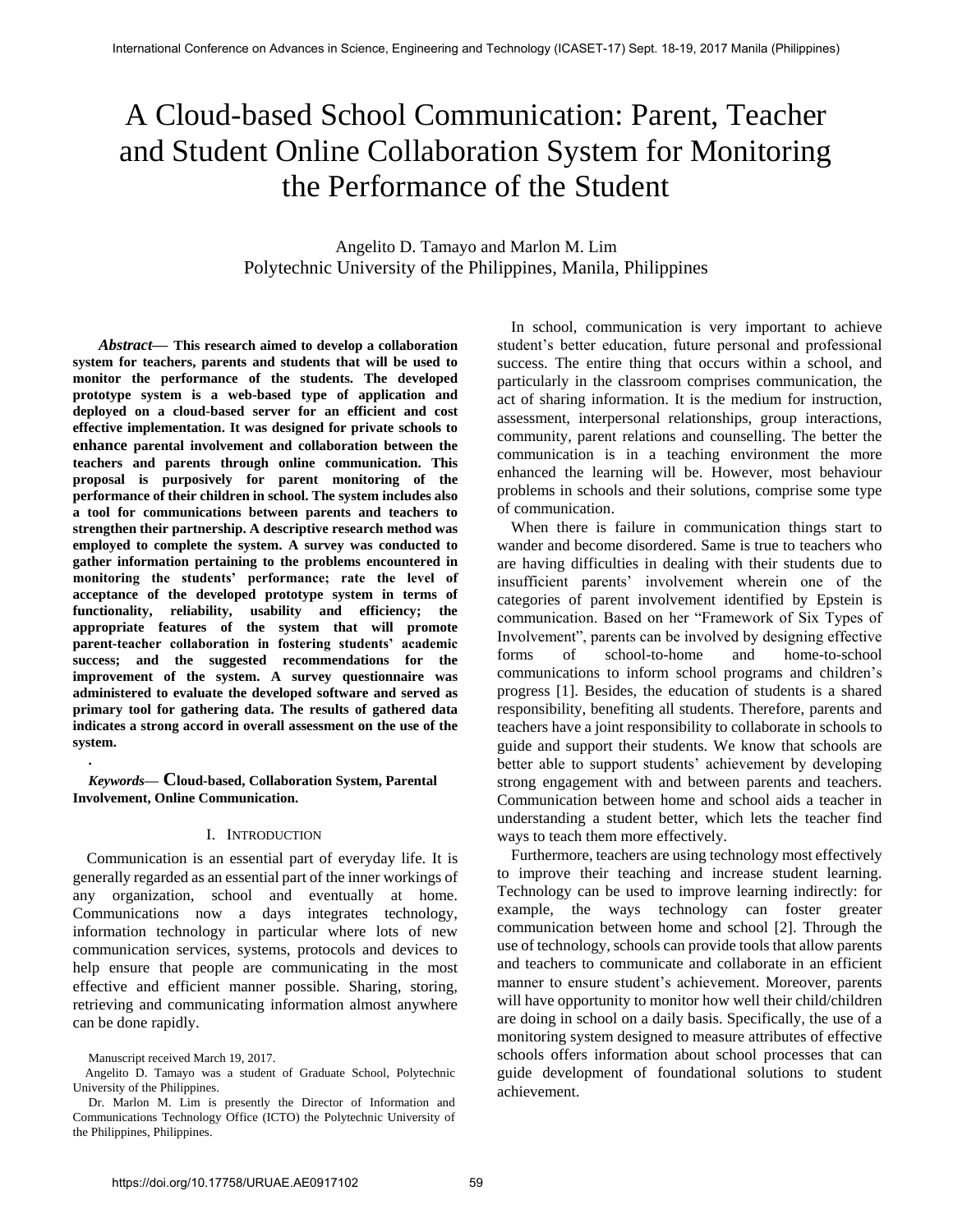# II. THE DEVELOPED ONLINE COLLABORATION SYSTEM

The developed system is a web-based program that used open source application/language developing tools like PHP, HTML, CSS, Ajax and JQuery. These are all open source software that are well known and advance web-based development tools nowadays. The system runs on different environment due to its multiplatform front-end (Interface) and back-end (Database). The whole system was developed both front-end and back-end. MySQL were used for the back-end deployments for the database of the system. The entire system were hosted in the cloud server facility for efficient operation and cost effective service. The system is accessible in any updated browsers such as Google Chrome, Firefox, Safari, Opera, and Internet Explorer. The system can also be accessed on mobile and tablet devices due to its responsive web design.



Fig. 1. System Architecture

 Figure 1 illustrates how the system architecture of the Database structure of the Parent Teacher and Student Online Collaboration System (PTSOCS) works. The system is hosted on a cloud-based server that can be accessed using different devices such as laptops, desktops, tablets, cellphones and other gadgets used for Internet browsing. This shows also the different access role of the users such as Administrator, Encoder, Teacher, Parent and Student.

 The collaboration system Database structure comprises with segmented data tables for username and password, user profile, messaging, notifications, student activity, calendar and grade. Before the teacher, parent and student users can collaborate, the Administrator who manages the system should configure first the User Management to add username and default password and then performs the Configuration Management to add subjects, sections and grade levels.



Fig. 2. System Flow

Figure 2 shows the system flow of accessibility of different types of users. It illustrates the two user group, the Administrator and Encoder who manages the system and then the Teacher, Parent and Student who are collaborating through it.

The procedure to access the system, each user should open the web interface login menu to prompt the page with three login options and select the type of user assigned to them. Then, each type of user will enter their username and password to open the main menu. Successful login will open the page where all system functionality will be used for participating Parent, Teacher and Student collaboration. Each type of user has specific restrictions according to the design that was programmed in the system. The teacher has all the right to manage the group of students and parents belonging to his class or group. Unlike the teacher, parents can only view the associated account of their child/children to their user account. A teacher can notify everyone who belongs to his/her class or group, the System Administrator, parents and other teachers in one posting. Moreover, for the Parent and Student type of user, they can view the notifications, student's activities and grades on their individual account. They can download the files that the teacher have attached like written works, performance task and related activities.



Fig.3. Collaboration System Login – Teacher Login Main Menu

Figure 3 shows the main menu login. There are three login options to decide which user to access the system, the Teacher, Parent and Student. Each user must enter a correct Username and Password in order to access in to the system. A warning phrase "Incorrect username and password. Please try again."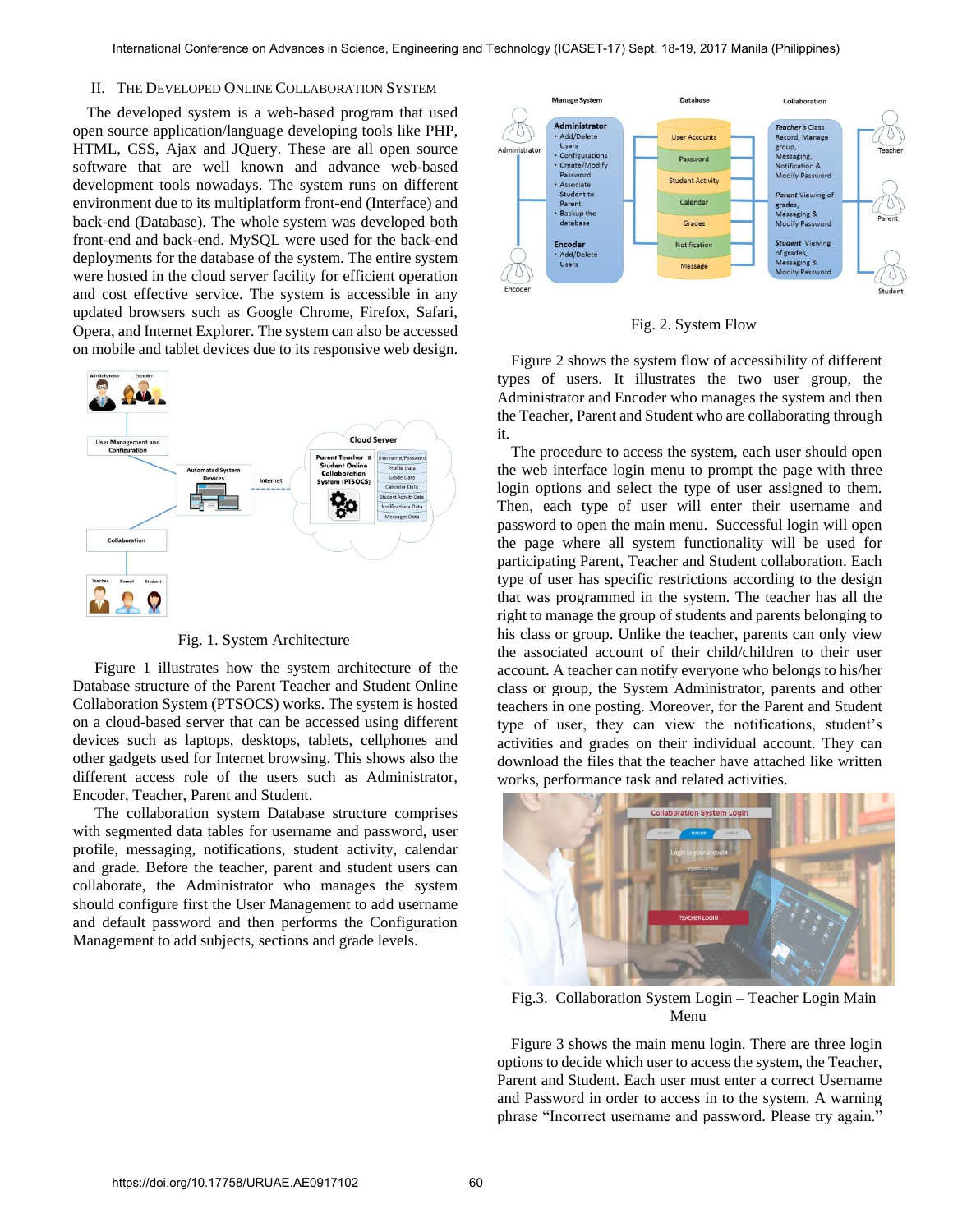will appear on the screen every time an incorrect username and password had typed in.

|                                     | Online Parent-Teacher-Student Collaboration System |
|-------------------------------------|----------------------------------------------------|
| Hi, Cel Tamayo                      | <b>NOTIFICATIONS</b>                               |
|                                     | <b>Gel Tamayo:</b>                                 |
| <b>ft</b> Dashboard                 | Welcome                                            |
| Class Management                    | Helio Everyonel Welcome to our collaboration group |
| <b>E</b> Calendar                   | 2016-07-21 14:32 11                                |
| <b>Ell</b> Student Activity         | n                                                  |
| <sup>th</sup> Mossages <sup>6</sup> | Angelito Tamayo: Grade 7 Gumamela SCIENCE          |
| 2. Personal Profile                 | To grade 7                                         |
| <b>O</b> Logout                     | Sample content - Tin                               |
|                                     | 2016-05-16:14:48:57                                |
|                                     | $\mathcal{Q}$                                      |

Fig. 4. Dashboard

Figure 4 depicts the homepage where the user can navigate the system using the six (6) menus: Dashboard, Class Management, Calendar, Student Activity, Messages and Personal Profile. This page also shows all the notifications sent by the teacher to the parents, students and other teachers. To use the notification feature, click the add notification to open the "New Notifications" submenu.

|                                                         |                                                                   | <b>Online Paret</b> Message: Get Tamayo and Kristine Valerio                                                |                                      | $\overline{a}$ |               |
|---------------------------------------------------------|-------------------------------------------------------------------|-------------------------------------------------------------------------------------------------------------|--------------------------------------|----------------|---------------|
| Hi, Cel Tamayo                                          | <b>MESSAGES</b>                                                   | sony six did not<br><b>Kratina Valence</b>                                                                  | 2016/07/05 12:00:5                   |                |               |
| <b>R</b> Decreased                                      | 0                                                                 | Hello Tin! How are you? Did you work on your assignment?<br><b>Teacher Ont Tamaye</b>                       | 20600-012023                         |                | + NEW MESSAGE |
| Cass Management                                         | Student Parent<br>MESSAGE: Teacher Gel Tamaya                     | Hi sir Gell Yes sir, I did my assignment and will show it you tomorous.                                     |                                      |                |               |
| <b>III</b> Colorador                                    | TIME: 2016-08-19 10:4:33<br>Very nice Tin, you really are serior  | Kraina Valenti<br>Very nice Tin, you mally are serious in your study. Keep up the good work and continue to | 2010/05/18 12:141                    |                |               |
| <b>III</b> Student Activity                             | MESSAGE: Jenic Ramsy and Gel<br>TIME: 2016-07-29 7:45:32          | show kind behavior.<br><b>Teacher Get Tamzys</b>                                                            | <b><i><u><b>ELECTRON</b></u></i></b> |                |               |
| <b>C</b> Hosseyn <b>@</b><br><b>A.</b> Personal Profits | My apology Sir Gell We had an all<br>MESSAGE: Addel Vs and Angeli | $\circ$                                                                                                     |                                      |                |               |
| O Legist                                                | TIME: 2016-05-19 17:47:10<br>or angels burger lang                | Reply to sender                                                                                             |                                      |                |               |
|                                                         | <b>MESSAGE: Teacher Angello Tam</b><br>TIME: 2016-05-19 14:25:48  | Send Reply                                                                                                  |                                      |                |               |
|                                                         | rest<br><b>Part of</b>                                            |                                                                                                             |                                      | Close          |               |
|                                                         |                                                                   |                                                                                                             |                                      |                |               |
|                                                         |                                                                   |                                                                                                             |                                      |                |               |
|                                                         |                                                                   |                                                                                                             |                                      |                |               |

Fig. 5. Message – Message Chat Panel

 Figure 5 shows the online message interactions of the teacher (user account) to a parent or student (user account). This feature allows teachers to communicate with parent and student.

| <b>Grade Reference</b><br>W., William Work (Ouiz)<br>PT - Performance Tosk |                          |            | $A = 96,900\%$<br>$A = 91.85\%$      |                      | $C = 76,79%$<br>$C - 75%$ |                  |                         |
|----------------------------------------------------------------------------|--------------------------|------------|--------------------------------------|----------------------|---------------------------|------------------|-------------------------|
| PE - Periodical Exam                                                       |                          |            | $B = 86.00\%$<br>$B_1 = 0.5, 0.5, 5$ |                      | $D = 74\%$ & below        |                  | <b>View &amp; Print</b> |
|                                                                            | Grade 7 Gumamela ENGLISH |            |                                      |                      |                           |                  |                         |
| 1st Quarter                                                                |                          | Date       |                                      | <b>Conduct Grade</b> |                           |                  |                         |
| <b>Best</b><br>WI                                                          | Score<br>83              | 12/11/2015 | <b>BEENING</b><br>Passed             | ×                    |                           |                  |                         |
| W2                                                                         | 90                       | 1/21/2014  | Passed                               |                      |                           |                  |                         |
| W3                                                                         | 91                       | 2/19/2016  | Passed                               |                      |                           |                  |                         |
| Wil                                                                        | 94                       | 3/21/2016  | Passed                               | <b>Effort Grade</b>  |                           |                  |                         |
| ws                                                                         | 93                       | 418/2014   | Passed                               | Tirsk                | Beesly                    | Submitted        |                         |
| P1                                                                         | R5                       | 9/12/2016  | Passed                               | Assignment           | 10                        | 10               |                         |
| P <sub>2</sub>                                                             | 87                       | 125/216    | Passed                               | Project              | ×.                        | 25               |                         |
| P3                                                                         | 91                       | 2/25/2016  | Passed                               |                      |                           |                  |                         |
| P <sub>0</sub>                                                             | 94                       | 3262016    | Passed                               | <b>Effort Grade</b>  |                           |                  |                         |
| p <sub>5</sub>                                                             | os.                      | 4/23/2014  | Passed                               | School Days          |                           | <b>Iltervied</b> |                         |
| PE                                                                         | 63                       | 425/2016   | Passed                               | 45                   |                           | 44               |                         |

Fig. 6: Academics – Student Grade Details Page

Figure 6 illustrates the student's profile that the parent can see the grade details and accumulated subject grades from 1<sup>st</sup> to 4th quarter in a school year. This is an avenue for parents to monitor the performance of their child/children base on the grades appears on their individual user account.

TABLE 1. FREQUENCY AND PERCENT DISTRIBUTION OF THE **RESPONDENTS** 

| Respondents | Frequency | Percentage |
|-------------|-----------|------------|
| Teachers    |           | 31%        |
| Parents     | 25        | 69%        |
| Total       | 36        | 100%       |

#### III. RESEARCH METHODOLOGY

 This study proposed the development of the prototype collaboration system that will be used by the teachers, parents and students to monitor the performance of the students. The researcher performed surveys to seek the perceptions of the respondents. Using descriptive research method, survey questionnaire was administered to be used for evaluation of the developed software and served as primary tool for gathering data. There were 36 respondents who evaluated the software, the respondents were teachers and the parents of the students.

This is a descriptive research where a survey was administered to a selected sample from a specific population identified by the researcher. Parents and teachers were the respondents of the study. Surveys are used to obtain data from individuals about themselves, their households, or about larger social institutions. Sample surveys are an important tool for collecting and analyzing information from selected individuals. They are widely accepted as a key tool for conducting and applying basic social science research methodology [3].

There are distinct advantages in using a questionnaire vs. an interview methodology: questionnaires are less expensive and easier to administer than personal interviews; they lend themselves to group administration; and, they allow confidentiality to be assured [4].

For these reasons, the researcher selected a descriptive research methodology and designed a questionnaire survey instrument to assess the perceptions of selected respondents about the system for parents and teachers of Philadelphia High School. The descriptive method of research which was used is according to Calderon and Gonzales [5].

 The sampling technique use here, since the respondents involved in this study were the teachers and parents in the High School level of Philadelphia High School, only one sampling techniques was used. It is called Convenience Sampling Technique. The *convenience sampling* is a non-probability *sampling* technique where subjects are selected because of their convenient accessibility and proximity to the researcher. The non-probability sampling concentrates on sampling techniques where the units that are investigated are based on the subjective judgment of the researcher. Teachers and parents were selected by applying convenient sampling for data collection. By doing so, a total of 11 questionnaires were distributed among the teaching staff and 25 questionnaires among the parents. Furthermore, to obtain accuracy on their responses, the system was presented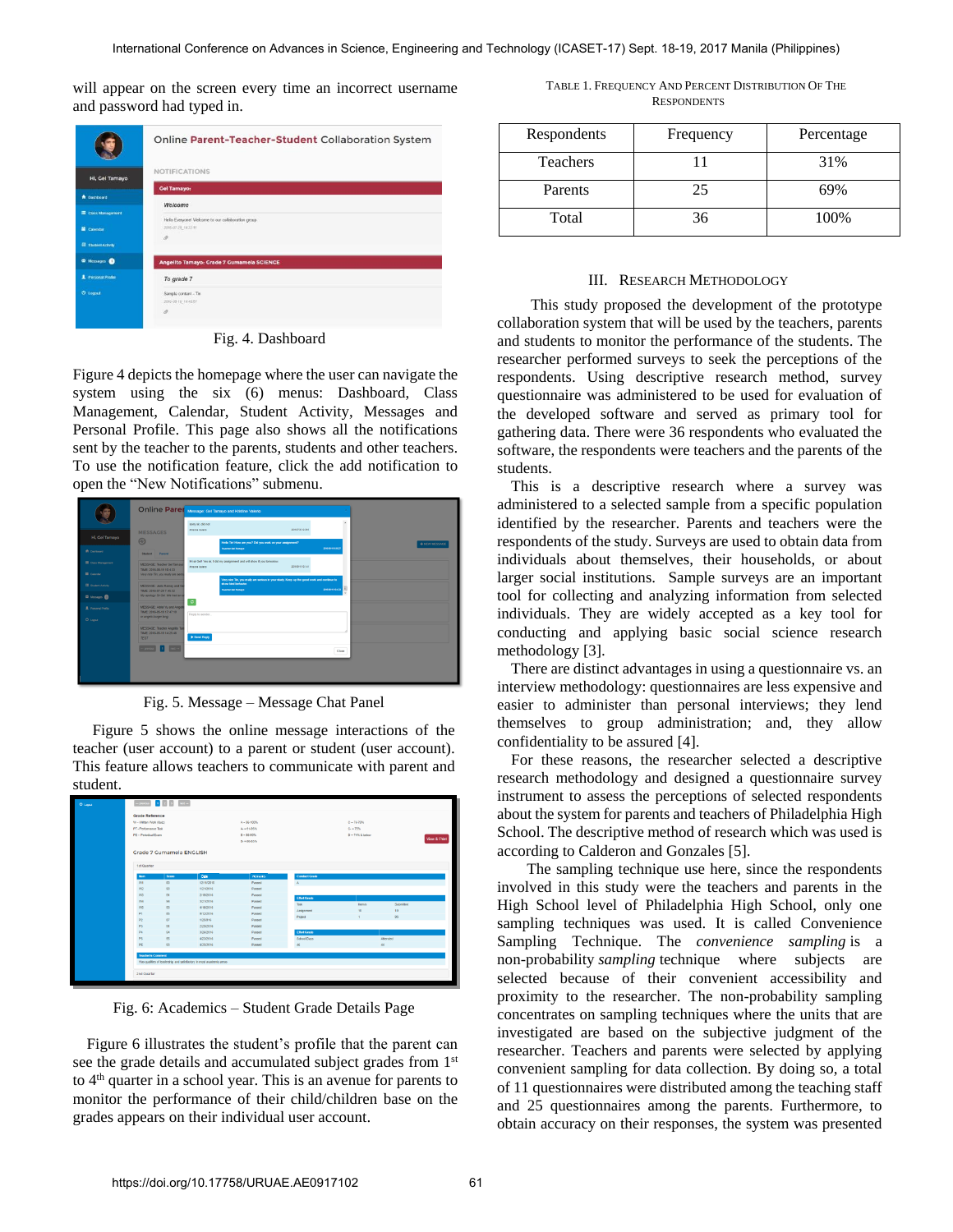to the respondents before getting their responses to the questionnaire.

Table 1 shows the frequency and percent distribution of the respondents. There are two groups that are involved in the study with a total of 36 respondents which is the maximum allowed and that will be enough to pursue the study.

The description respondents of this study were the teachers and parents of Philadelphia High School. Questions in the survey questionnaire regarding the effectiveness and the acceptability of the system were asked to know whether accuracy and other attributes will be attained by the system. Their answers are important to contribute in improving the system.

Questionnaires were prepared by the researcher to collect data from the answers of the respondents regarding the proposed system. The purpose of the study was to examine the perceptions of the respondents of the effectiveness and the acceptability of the use of the Parent, Teacher and Student Online Collaboration System.

| Rating        | Verbal Interpretation |                          |                |  |  |
|---------------|-----------------------|--------------------------|----------------|--|--|
| $4.21 - 5.00$ | Strongly<br>Agree     | Highly<br>Acceptable     | Very<br>Strong |  |  |
| $3.31 - 4.20$ | Agree                 | Acceptable               | Strong         |  |  |
| $2.61 - 3.30$ | Partly<br>Agree       | Moderately<br>Acceptable | Moderate       |  |  |
| $1.81 - 2.60$ | Disagree              | Fairly<br>Acceptable     | Weak           |  |  |
| $1.00 - 1.80$ | Strongly<br>Disagree  | <b>Not</b><br>Acceptable | Very<br>Weak   |  |  |

TABLE II.: LIKERT RATING SCALE CRITERIA

 Table 2 exhibits the used of Likert scale to address the measurement of the perceptions of the respondents about the proposed system. A Likert Scale is a psychometric response scale often used in questionnaires, and most widely used scale in survey research. When responding to a Likert questionnaire item, respondents specify their level of agreement to a statement. The researcher used ranks from one to five: five being the highest and one being the lowest rank.

Furthermore, a standard criterion for evaluating transaction processing system was used in this study as software evaluation instrument. It defined the usability of the system in terms of functionality, reliability, usability, and efficiency. These were some of the external and internal quality models presented by the ISO/IEC 9126.

The data gathering instruments was used the survey questionnaires and the related research documents read. Questionnaires were prepared by the researcher in gathering data to obtain the necessary information such as observation, internet research and survey. The researcher conducted a survey to determine the assessment of respondents in terms of the different issues of the developed system and used the gathered information to further enhance the system. A letter was given to the school administrator to ask permission to conduct the survey, then after it was granted the researcher proceeded. Preferably, pre-test and post-test designs were the methods to compare participant groups and measure the degree of change occurring as a result of treatments or interventions. Moreover, post surveys would also clarify the respondents' acceptability of the proposed system in the Parent, Teacher and Student Online Collaboration System.

The statistical treatment of data used to determine if it was valid and reliable were the frequency percentage and the simple arithmetic mean. The frequency percentage was used to evaluate problem one and two. Then mean from mean score of the total perception was used to determine the forgoing rating scale (1 to 5) to the effectivity of the study.

This was used to show the relative share of a certain variable in relation to the whole. The number of a variable was divided by the sum of all the variables in the list, and quotient was multiplied by 100. This was the formula used:

Frequency percentage was derived by multiplying each of the relative frequency values by 100%.

The formula is:

 $P = (f / N) \times 100\%$ Wherein:

 $P = percentage$ 

 $f =$  value of the variable

 $N =$  the total value of all variables

Weighted mean was used in this study to interpret the data. The data were defined in terms of their quantitative and qualitative ratings. The simple frequency count was used to compute the responses. The weighted arithmetic mean was used in determining the average responses in relation to the sample. The formula to compute the weighted mean is the following:

$$
Me = \frac{\Sigma(wf)}{N}
$$

Wherein:

 $Me = weighted$  mean of the population

 $\Sigma$  =summation of the values of the variable

 $w = weight$ 

 $f = frequency$ 

N =total number of values of the variable

#### IV. RESULTS AND DISCUSSION

 This presents, analyzes and interprets the findings of this research based on the problems presented at the outset of the study. The first part presents the respondents' problems encountered in monitoring the performance of the students. The second part exhibits the respondents' level of acceptance on the developed prototype in terms of functionality, usability, reliability and efficiency. The third is determining the appropriate features of the developed system that will promote parent-teacher collaboration in fostering students' academic success and the fourth part shows the respondents' responses on the recommendation for the improvement of the developed system prototype.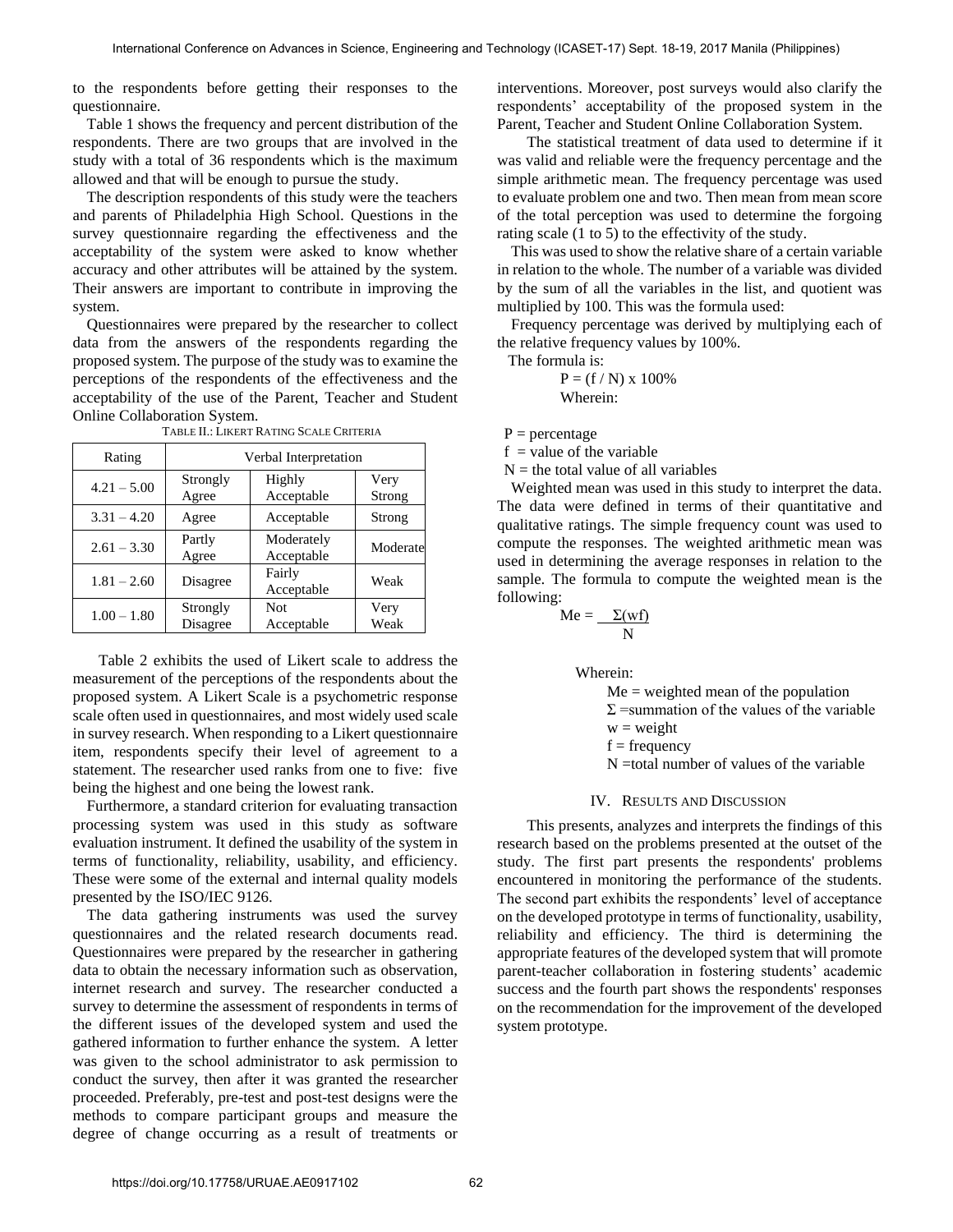| Statements          | Mean | Interpretation           | Rank |
|---------------------|------|--------------------------|------|
| Functionality       | 4.31 | Highly Acceptable        | 2    |
| Usability<br>2.     | 4.33 | Highly Acceptable        |      |
| Reliability<br>3.   | 4.27 | Highly Acceptable        | 4    |
| Efficiency<br>4.    | 4 28 | Highly Acceptable        | 3    |
| <b>Overall Mean</b> | 4.30 | <b>Highly Acceptable</b> |      |

TABLE III. LEVEL OF ACCEPTANCE PROTOTYPE

Table 3 can be concluded that the respondents considered the developed system prototype 'Highly Acceptable' as revealed by the overall mean of 4.30 percent.

TABLE IV. LEVEL OF ACCEPTANCE PROTOTYPE.

| <b>Suggested Recommendation</b>                                                      | Frequency | Rank |
|--------------------------------------------------------------------------------------|-----------|------|
| Deploying the system in an On-Premise Server (DB<br>Backup, Redundancy and Failover) | 31        | 1    |
| Imply database audit trail/activity logs                                             | 26        | 2    |
| Notifications will have like and reply function                                      | 24        | З    |
| Badge icon or live notification bubble for new messages<br>and notifications         | 23        | 4    |
| File sharing capability                                                              | 21        | 5    |

Based on the survey result, the respondents recommended that the system should also be deployed in an On-Premise Server setup for database backup, Redundancy and Failover with 31 votes; followed by imply database audit trail with 26 votes; notifications will have like and reply function with 24 votes; badge icon or live notification bubble for new messages and notifications gathered votes of 23; and lastly, file sharing capability got the least votes of 21.

The first part presents the respondents' problems encountered in monitoring the performance of the students. The result of the data interprets a strong agreement that stakeholders are having difficulty in monitoring the performance of the students. The second part indicates the high level of acceptance on the developed prototype in terms of functionality, usability, reliability and efficiency. Third part determines a very strong approval with the appropriate features of the developed system that will promote parent-teacher collaboration in fostering students' academic success. Lastly, the fourth part shows good perceptions on the recommendation for the improvement of the developed system prototype. However, the following may also help in the improvement: the teachers and parents need automated system devices that can navigate the system through a web browser; it is recommended that the system be implemented in private schools and must provide a higher Internet speed to accommodate large network traffic to avoid problems. School administration should recognize the imperative role of the proposed system in improving the private school. Consider implementing the suggested recommendation of the respondents to improve the system and its potentials.

#### V. CONCLUSION

The result of the study will merit the stakeholders. It serves as an efficient way of communication strategy to further enhance collaboration between teachers and parents. This also

may increase teacher's diversity and use of communications to the parents of their students and the awareness to communicate clearly. Teachers will be appreciative in communicating with parents and giving them information they need to know about their children. Furthermore, the study will give parents awareness of what is happening to their children in school on a daily basis. In addition, the parents can easily be informed with all coming activities and programs of the school. Lastly, students will get higher grades, test scores and graduation rates, better school attendance and performance, increased motivation, better self-esteem, lower rates of suspension, and decreased use of drugs, alcohol and avoidance of violent behavior.

#### VI. RECOMMENDATION

 Based on the findings and conclusions, the researcher offers the following recommendations: Teachers and parents need automated system devices that can navigate the system through a web browser. The school must provide a higher Internet speed to accommodate larger network traffic that the system will utilized. It is recommended that Parent, Teacher and Student Online Collaboration System be implemented in the private school. The school administration should recognize the imperative role of the proposed system in improving the private school. Consider implementing the suggested recommendation of the respondents to improve the system and its potentials.

#### **REFERENCES**

- [1] Epstein, J. L. (2001). *School, family, and community partnerships: Preparing educators and improving schools*. Boulder, CO: Westview.
- [2] Wardlow, L. (2013). The Positive Results of Parent Communication: Teaching in a Digital Age, by Pearson. Retrieved from <http://researchnetwork.pearson.com/> uploads/ DigitalAge\_ParentCommunication\_121113
- [3] Rossi, Wright, and Anderson (1983). *Handbook of Survey Research*, New York Academic Press.
- [4] Leary, M. R. (1995). *Behavioral Research Methods*. (2<sup>nd</sup>ed.). PacificGrove CA: Brooks/Cole.
- [5] Calderon, J. F. and Gonzales, E. C. (1993). *Methods of Research and Thesis Writing*. Manila: National Bookstore.



**Angelito D. Tamayo** is a Network Administrator at Philadelphia High School in Quezon City, Philippines. He obtained his Master of Science in Information Technology (MSIT), Major in Network Administration at the Polytechnic University of the Philippines in 2016. He took training in Cisco Certified Network Associate (CCNA) at the National Computer Institute (NCI)

Philippines. He Earned also the certificate of Computer Systems Servicing National Certificate II (CSS NCII) He is also providing consultancy about technology in various companies. His work involves in managing the network system. Establishes network specifications by discussing with users; analyzing workflow, access, information, and security requirements; designing router administration, including interface configuration. He maintains network performance by performing network monitoring and analysis, and performance tuning; troubleshooting network problems; handing over the problems to vendor. He is also knowledgeable in Close Circuit Television (CCTV).